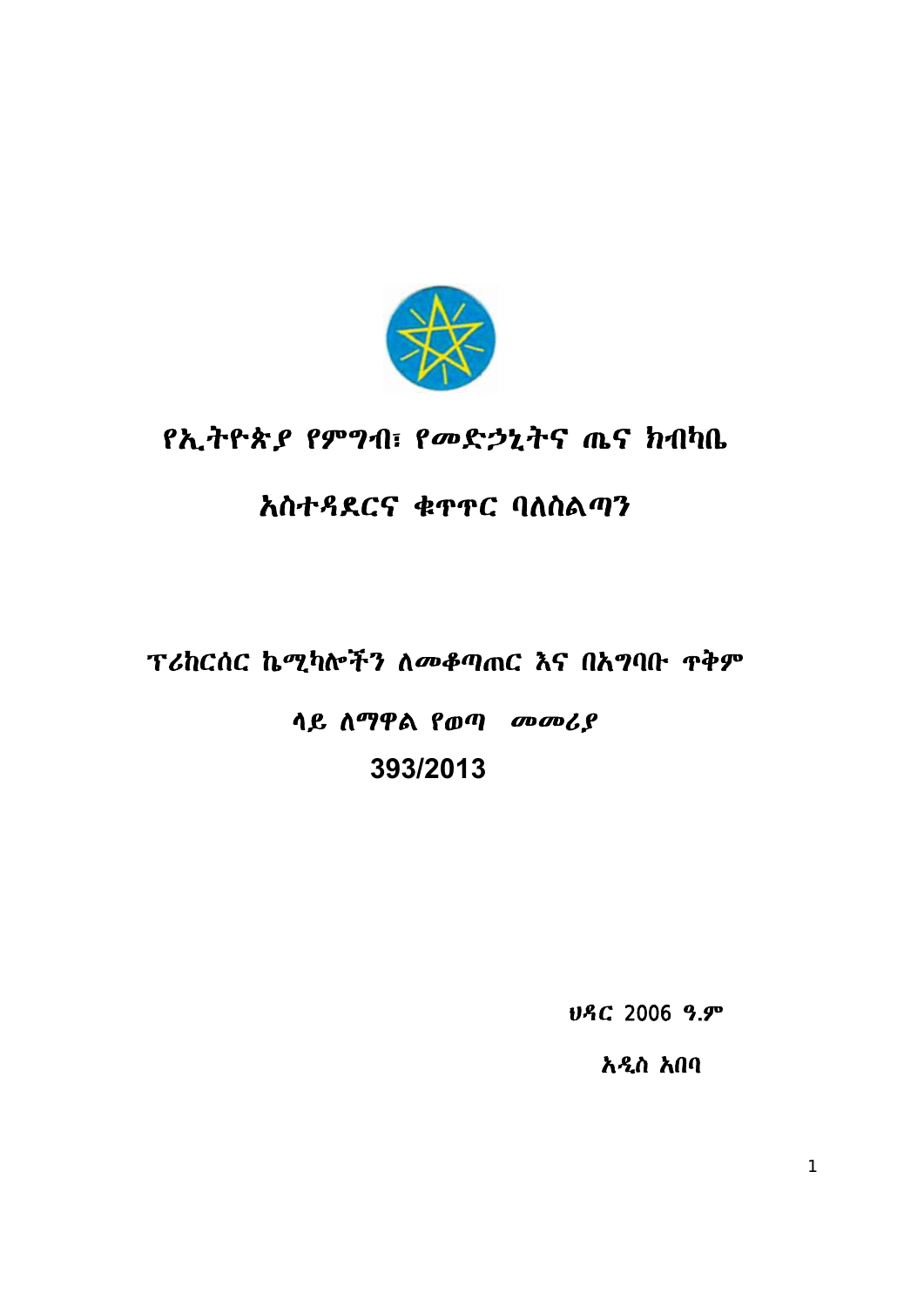#### ÷ƕǫ

| ክፍል አንድ  |  |
|----------|--|
|          |  |
|          |  |
| 3. $917$ |  |
|          |  |
|          |  |

#### ክፍል ሁለት ስለ ፌቃድና የፌቃድ አሰጣዋ ስርዓት

|--|

#### ክፍል ሦስት

### የፕሪከርሰር ኬሚካል ማስመጣት፣ መላክና ማስተላለፍ

| _6. የማስመጣት ወይም የመሳክ ልዩ ፌቃድ ስማግኘት የሚቀርብ ማመልከቻ 5 |
|------------------------------------------------|
|                                                |
|                                                |
|                                                |
| ክፍል አራት                                        |
| ሪከርድ አያያዝ እና ሪፖርት አቀራረብ                        |
|                                                |
|                                                |
|                                                |

#### ክፍል አምስት ልዩ ልዩ ድን*ጋ*ጌዎች

| 14. $\mathbf{\hat{n}} \mathbf{\hat{h}} \mathbf{\hat{f}} \mathbf{\hat{f}} \mathbf{\hat{f}}$ |  |
|--------------------------------------------------------------------------------------------|--|
|                                                                                            |  |
|                                                                                            |  |
|                                                                                            |  |
|                                                                                            |  |
|                                                                                            |  |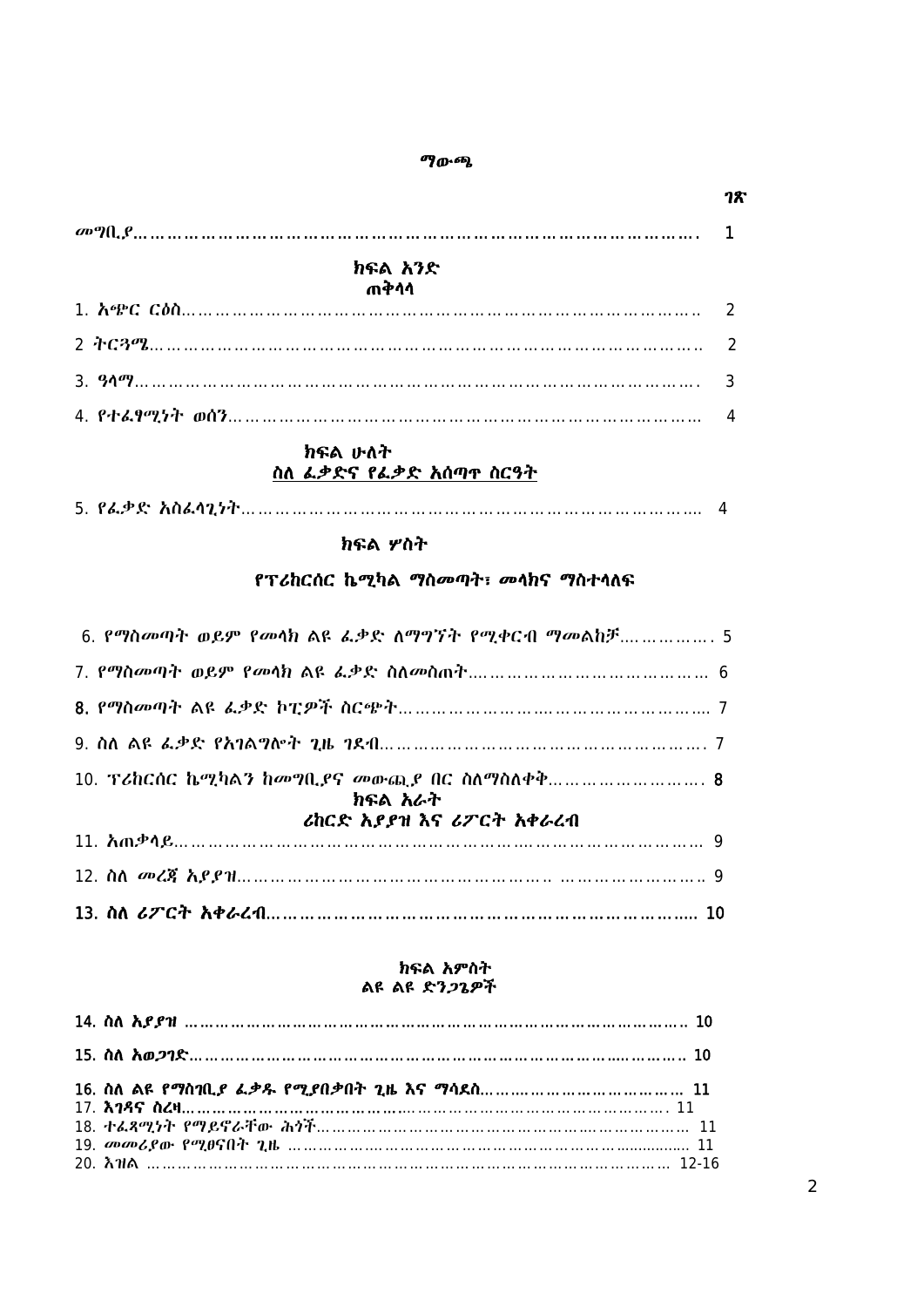$\omega$ <sup>o</sup> $\eta$ <sub>k</sub> $\rho$ 

ከፕሪከርሰር ኬሚካሎች ሕገወዋ ዝውውርና አጠቃቀም የተነሣ በቀዋታም ሆነ በተዘዋዋሪ መንገድ በሕብረተሰቡ ጤና፣ ማኀበራዊ፣ ፖለቲካዊና ኢኮኖሚያዊ ዘርፍ ላይ የሚፌዋሩት ተፅዕኖ እየጨመረ በመምጣቱ፤

ከፕሪከርሰር ኬማካሎች የማዘ*ጋጁ* ንዋረ *ነገ*ሮች ህገ ወዋ ዝውውር የተነሳ የተቀናጀና ሁሉን አቀፍ የሆነ የፕሪከርሰር ኬሚካሎች ቁዋዋር መዘርጋት አስፌሳጊ በመሆኑ፤

ናርኮቲክና ሣይኮትሮፒክ ንዯረ ነገሮች የሚሰሩባቸውን ፕሪከርሰር ኬሚካሎች ያለምንም ቄዋዋር በብዛትና በቀላሉ ከተገኙ ለሕገወዋ አጠቃቀም ስለማዳረጉ እንዲሁም ከፕሪከርሰር ኬማካሎች የሚቀመሙ ዝግጅቶች በስፋት ለሕክምና አገልግሎት የሚውሉና በቀላል ዘዴ ወደ ተሰራበት ንዋረ ነገሮች መለወዋ በመቻለ ከሚያስከትሉት አደጋ አስፌሳጊውን ቁዋዋር ማድረግ በማስፌስን።

ፕሪስርሰር ኬሚካሎችን መቆጣጠር በአለም አቀፍ ደረጃ የናርኮቲክና ሣይኮትሮፒክ መድኃኒቶችን ስመቆጣጠር ከወጡ ስልቶች መካከል አንዱ በመሆኑ።

ይኢትዮጵ*ያ የምግ*ብ፣ *የመድኃኒ*ትና የጨና ክብካቤ አስተዳደርና ቁዋዋር ባለስልጣን በአዋጅ ቁዋር 661/2002 አንቀጽ 55(3) መሰረት ይህ መመሪያ ወዋቷል፡፡

3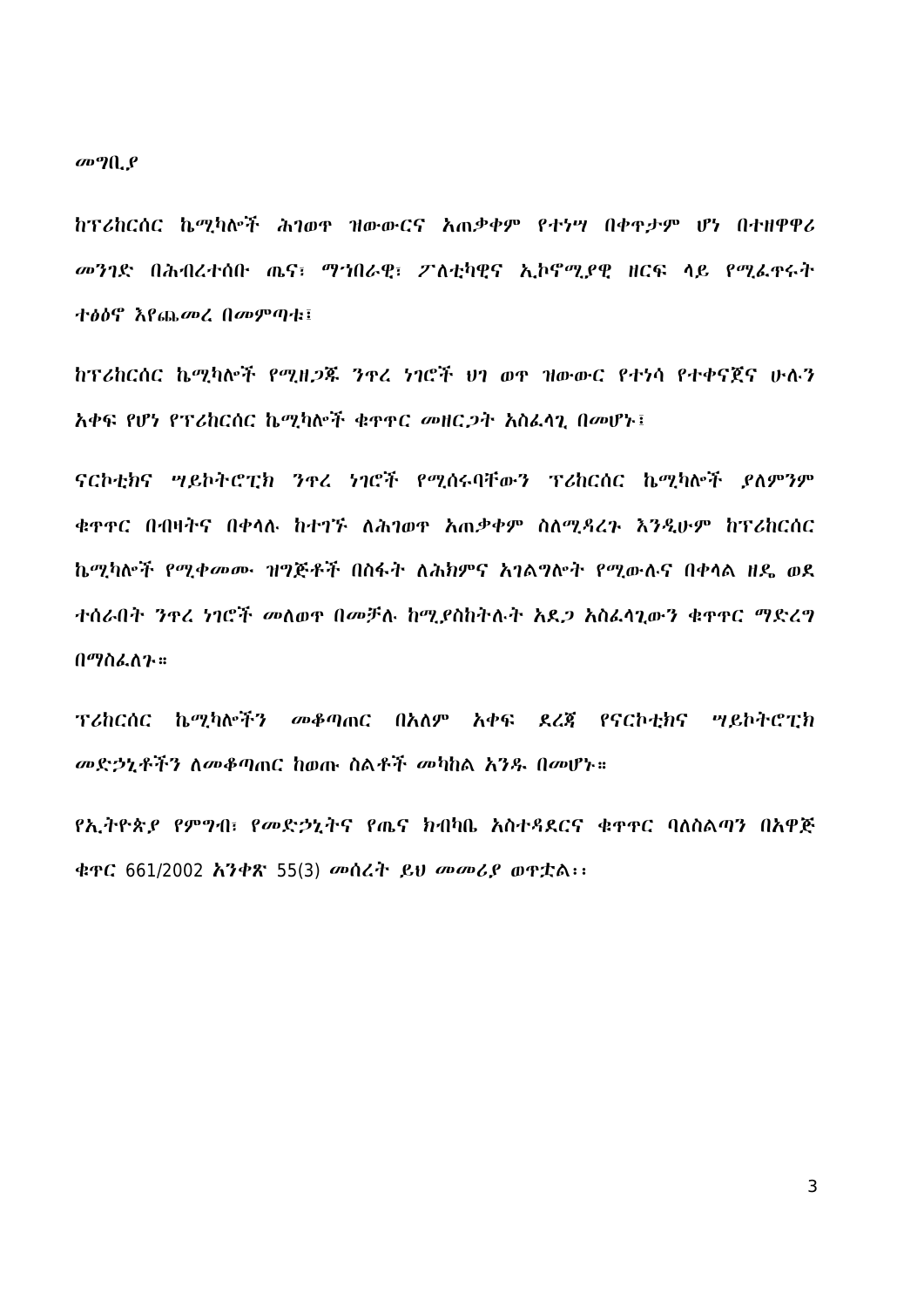#### ክፍል አንድ

#### አጠቃሳይ

#### 1. አጭር ርዕስ

ይህ መመሪያ "ፕሪክርስር ኬማካሎችን ለመቆጣጠር እና በአግባቡ ዋቅም ላይ <u>ስማዋል የወጣ መመሪ</u>ያ ቁዋር 393/2013 ተብሎ ሲጠቀስ ይችሳል፡፡

#### $2.$   $\lambda$  $C3$  $R$

<u>በአዋጅ ቁዋር 661/2002 የተሰጠው ትርጉም እንደተጠበቀ ሆኖ የቃሉ አገባብ ሌላ</u> ትርኍም የሚያሰጠው ካልሆነ በስተቀር በዚህ መመሪያ ውስዋ፦

- 1) "ፕሪስርሰር ኬሚካል" ማለት ኢትዮጵያ በተቀበለችው የተባበሩት መንግሥታት የናርኮቲክ ወይም የሳይኮትሮፒክ መድኃኒቶች ህገ ወዋ ዝውውር ለመግታት በወጣው <u>ስምምነት መሠረት ቁዋዋር የሚደረግባቸው ኬሚካሎች፣ ንዋረ ነገር ወይም የንዋረ</u> *ነገ*ሮች ውሀድ ሲሆን ባለስልጣኑ ፕሪከርሰር ኬሚካል ብሎ የሚሰይመውንም ይጨምራል፤
- 2) "ውህድ" ማለት በአለም አቀፍ ደረጃ የፕሪከርሰር ኬሚካል ለመቆጣጠር በወጣው ሥንጠረዥ (Ι) እና (ΙΙ) የሚገኙት ኬሚካሎች እርስ በርሳቸውም ሆነ ከሌሎች ኬሚካሎች ጋር ተደባልቀው የሚገኙበትና ናርኮቲክና ሣይኮትሮፒክ መድኃኒቶችን ሕገወዋ በሆ*ነ መ*ልክ ለማምረት፣ ለመቀመም ወይም ለማጣራት ዋቅም ላይ ሲውሉ የሚችሉትን ኬሚካሎችም ያካትታል፡፡
- 3) "ሥንጠረዥ (I) እና (II) ኬሚካሎች" ማለት የተባበሩት መንግሥታት እ.ኤ.አ. በ1988 የናርኮቲክና ሣይኮትሮፒክ መድኃኒቶችን ሕገወዋ ዝውውር ስመግታት ባወጣው <u>ስምምነት መሠረት በዕዝል 1 የተገለፁትና ቁዋዋር የሚደረግባቸው ኬሚካሎች</u> ናቸው፡፡

4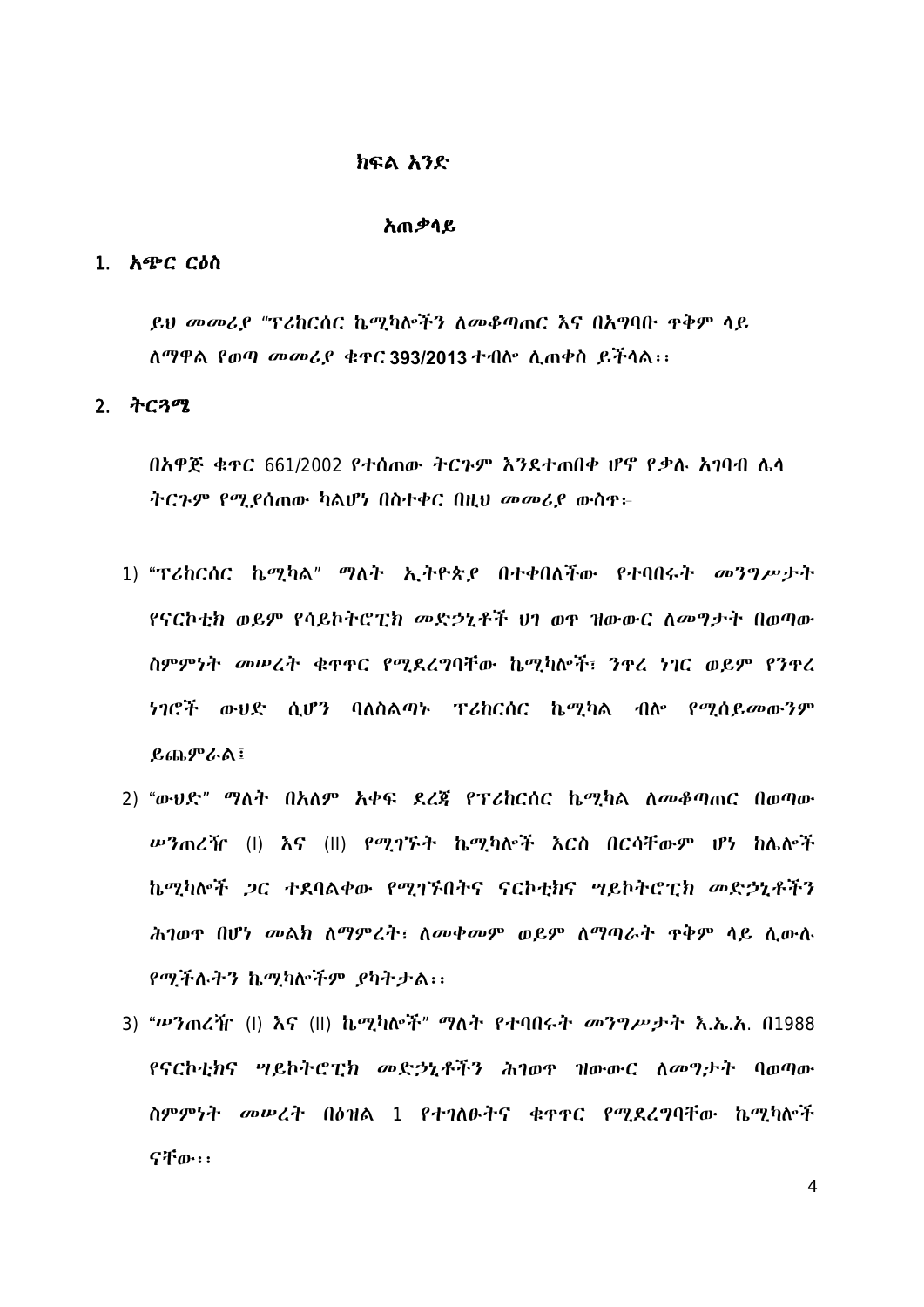- 4) "ማምረት" ማለት ፕሪከርሰር ኬሚካሎችን ለማግኘት የሚደረግ ሂደት ሆኖ መቀመም ወይም ፌዚካላዊ ወይም ኬሚካላዊ በሆነ መንገድ የኬሚካሎችን ባሕሪ መቀየር ወይም **TichCoc** ኬ*ማካ*ል በ*መ*ጠቀም ማምረት ወይም ፕሪከርሰር ኬማካሎች የሚገኙባቸውን ተክሎች ማብቀል፣ ማባዛትና መሰብሰብን ይጨምራል፡፡
- 5) "ማጣራት" ማለት ፕሪከርሰር ኬሚካሎችን ፌዚካላዊ ወይም ኬሚካላዊ በሆነ መንገድ ከተለያዩ ዝግጅቶች ለመለየት የማደረጉ ሂደት ነው፡፡
- 6) "ማስተሳለፍ" ማለት በጉምሩክ የቁዋዋር ሀግ ሥርዓት አማካኝነት ከአንዱ የመጓጓዣ ዓይነት ወደ ሌላው መጓጓዣ ዕቃዎችን የማስተላለፍ የአሰራር ቅደም ተከተል ነው፡፡
- 7) "ሀርሞናይዝድ ሲስተም ኮድ" ማለት በአለም አቀፍ የጉምሩክ ድርጅት መለያ መሥረት ዕቃዎች የየራሳቸው የመለያ ቁዋር የሚሰዋበት የአሰራር ሥርዓት ነው፡፡
- 8) "የማስገቢያ ፌቃድ" ማለት ፕሪከርሰር ኬሚካሎችን ወደ ሀገር ውስዋ ለማስገባት ከባለስልጣኑ የሚሰዋ ልዩ ፌቃድ ነው፡፡
- 9) "የመሳኪያ ፌቃድ" ማለት ፕሪከርሰር ኬሚካሎችን ወደ ውጪ ሀገር ለመሳክ ከባለስልጣኑ የሚሰዋ ልዩ ፌቃድ ነው፡፡
- 10) "ባለስልጣን" ማለት የኢትዮጵያ የምግብ፣ የመድኃኒትና የጤና ክብካቤ አስተዳደርና ቁዋዋር ባለስልጣን ነው፡፡

11) "ሰው" ማለት የተፌዋሮ ሰው ወይም በሀግ የሰውነት ስልጣን የተሰጠው አካል ነው፡፡

 $3.91<sup>q</sup>$ 

- 
- 
- 
- 
- 

5

የናርኮቲክ መድኃኒትና ሣይኮትሮፒክ ንዋረ ነገርን ለማምረት እና ለማጣራት የሚጠቅሙ ፕሪከርሰር ኬሚካሎችን ማምረት፣ መቀመም፣ ማዘጋጀት፣ ማከማቸት፣ *ግስሙባት፣ ሙላክ፣ ገቢያ ላይ ግዋልና ግጓጓዝን በተመለከተ ለመቆጣ*ጠርና በአ*ግ*ባቡ ዋቅም ሳይ እንዲውሉ ለማድረግ ነው፡፡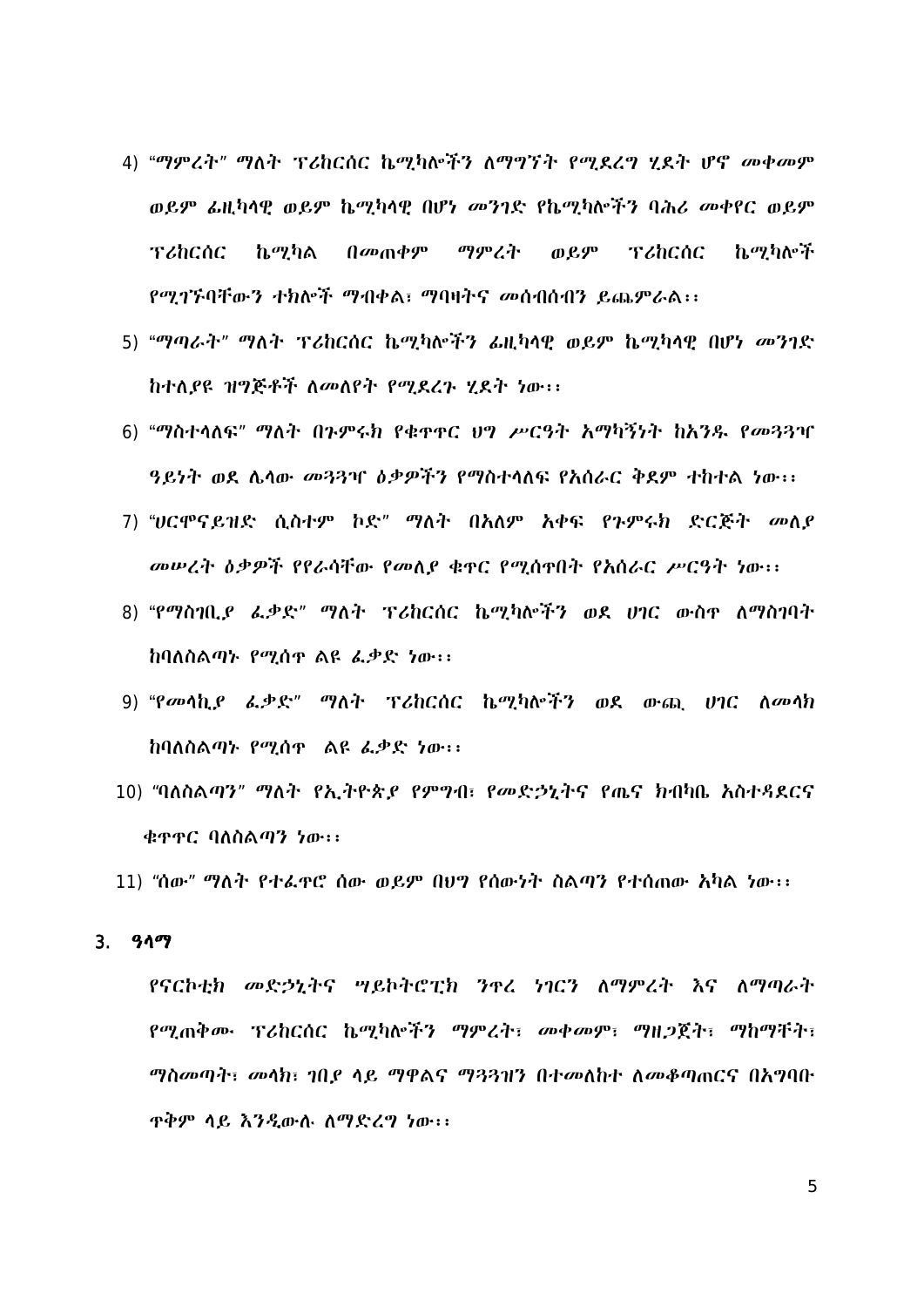#### 4. የተፈፃሚነት ወሰን

የዚህ መመሪያ ተፈፃሚነት ፕሪከርሰር ኬሚካሎችን በማምረት፣ በማስመጣት፣ በመላክ፣ በጅምሳ በማከፋፋል፣ በማከማቸት፣ በማ33ዝ፣ኀበያ ላይ በማዋል ወይም በመያዝ ሂደት ላይ በተሰማሩ ተቋማት ወይም ሰዎች ላይ ተፈጻሚ ይሆናል፡፡

#### れいる ルハナ

#### ስለ ፌቃድና የፌቃድ አሰማዋ ስርዓት

#### 5. የፌቃድ አስፈላጊነት

- 1) ማንኛውም ድርጅት ከባለስልጣኑ ልዩ ፌቃድ ሳያገኝ በባለስልጣኑ በፕሪከርሰር ኬሚካልነት የተፌረጅ ኬሚካሎችን እንደ ዋሬ እቃነት መጠቀም፣ ማምረት፣ ማስመጣት፣ መሳክ፣ በጅምሳ ማከፋፌል፣ ማከማቸት ማ33ዝ ወይም መያዝ አይችልም፡፡
- 2) ፕሪከርሰር ኬሚካሎችን ለማምረት፣ ለማዘጋጀት፣ ለመለወዋ፣ ለማከማቸት፣ ወደ ሀገር ውስዋ ለማስገባት፣ ወደ ውጪ ለመላክ ወይም በማንኛውም ዓይነት ንግድ ውስዋ ለመሣተፍ በመጀመሪያ ከባለስልጣኑ የብቃት ማረጋገጫ የምስክር ወረቀት ማግኘት አለበት፡፡
- 3) የዚህ አንቀፅ ንዑስ አንቀፅ (2) እንደተጠበቀ ሆኖ እንደ ዋሬ እቃነት ለኢንዱስትሪ፣ለማስተማሪያ እና ለምርምር በሚጠቀሙ ድርጅቶች የብቃት ማረጋገጫ ሰርቴፌኬት ሳያስፌልጋቸው ልዩ ፍቃድ ማግኘት ይችላሉ፡፡
- 4) የዚህ አንቀፅ ንዑስ አንቀፅ (3) እንደተጠበቀ ሆኖ ልዩ ፌቃድ ለማግኘት የሚከተሉትን መረጃዎች ማቅረብ አለበት፡-ሀ/የአመልካቹ ሙሉ ስም፣ ሙያ፣ ዜግነት፣ ለ/የድርጅቱን ስምና አድራሻ፣

6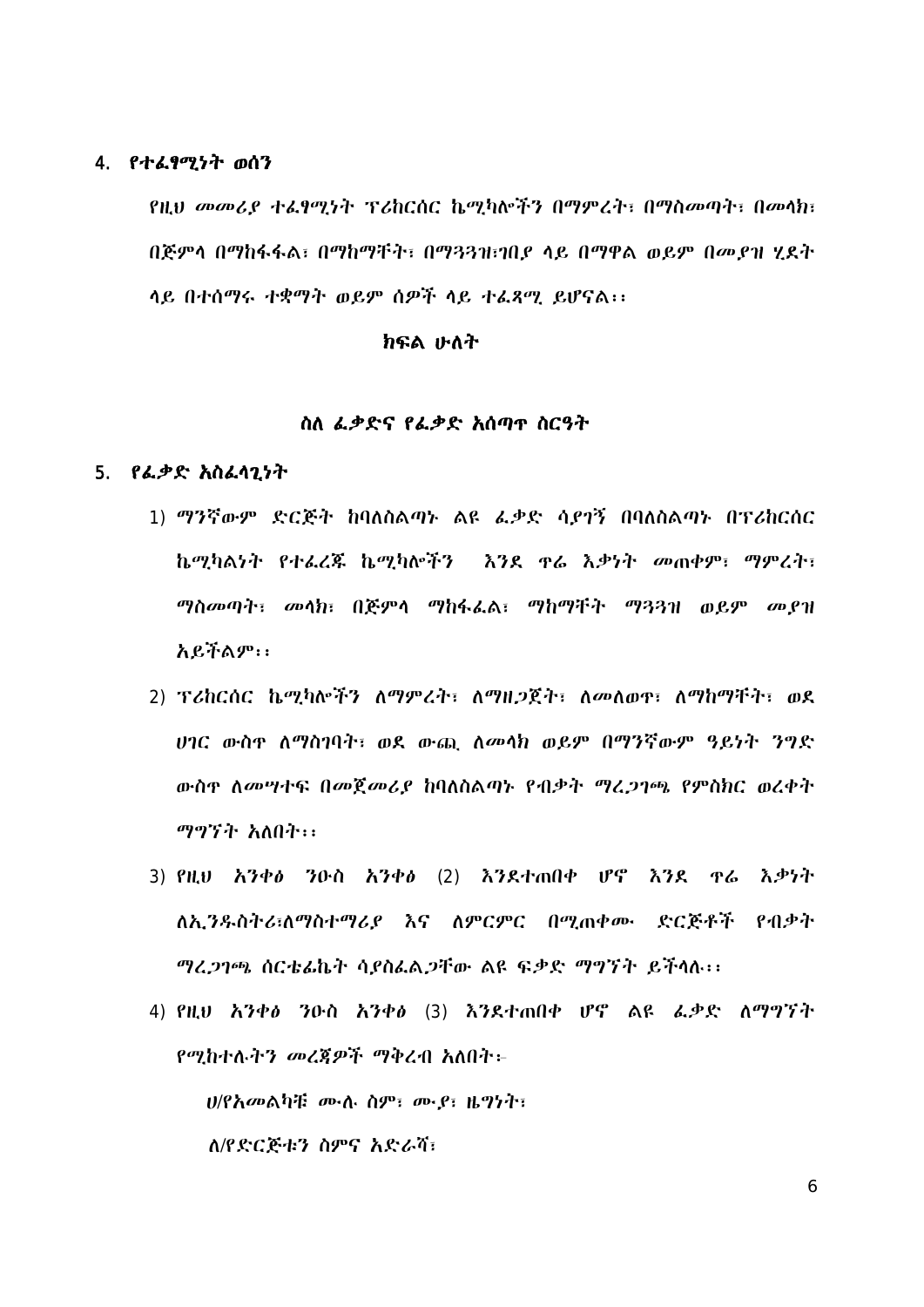ሐ/ የንግድ ፌቃድ፣

- መ/ የፕሪከርሰር ኬሚካሉን ስም፣ ዓይነትና ዋንካሬ እንዲሁም ፕሪከርሰር ኬማካሉ የማውልበት ዓላማ ማካተት አለበት፡፡
- 5) በዚህ አንቀፅ ንዑስ አንቀፅ (4) መሰረት ለባለስልጣኑ የቀረበውን ማመልከቻ ተስተካክሎ በድ*ጋሚ እንዲ*ቀርብ ለመመለስ፣ የተጠየቀውን ፕሪከርሰር ኬሚካል መጠን ስመቀነስ፣ ክብደት ስማሻሻል ወይም አስፌሳጊ ያልሆኑትን ከዝርዝር የማውጣት ሥልጣንና ኃላፊነት አለው፡፡

#### ክፍል ሦስት

#### የፕሪከርሰር ኬሚካል ማስመጣት መሳክና የልዩ ፌቃድ አባልግሎት ጊዜ ገደብ

#### የማስመጣት ወይም የመሳክ ልዩ ፌቃድ ለማግኘት የሚቀርብ ማመልከቻ 6.

- 1) ማንኛውም ሰው የፕሪከርሰር ኬሚካልን ለማስመጣት ወይም ለመላክ የሚያስችለውን ልዩ ፌቃድ ከባለስልጣኑ ለማግኘት ከማመልከቻው ጋር *የሚከተሉትን መረጀዎች ማቅረብ አ*ለበት፡-
	- ሀ) በሀርሞናይዝድ ሲስተም ኮድ መሥረት \_ የፕሪከርሰር ኬሚካሉ ስም ወይም የተሰራበት ንዋረ ነገር፣
	- $\Lambda$ ) በጨው መልክ ከሆነ የጨዉ መለያ ስም፣
	- ሐ) ዝግጅት ወይም ውሀድ ከሆነ በውስጡ የተካተቱ የፕሪከርስር ኬማካል ዓይነቶች በዝርዝር መጠቀስ አለበት፣
	- መ) የፕሪከርሰሩ ኬሚካል መጠንና መለኪያ እንዲሁም ዝግጅት ወይም ውሀድ ከሆነና ከአንድ በላይ ፕሪከርሰር ኬሚካሎች የያዘ ከሆነ የእያንዳንዱ መጠንና መለኪያ መገለፅ አለበት፣
	- ሥ) የአስመጪውና የሳኪው ድርጅት ስምና አድራሻ፣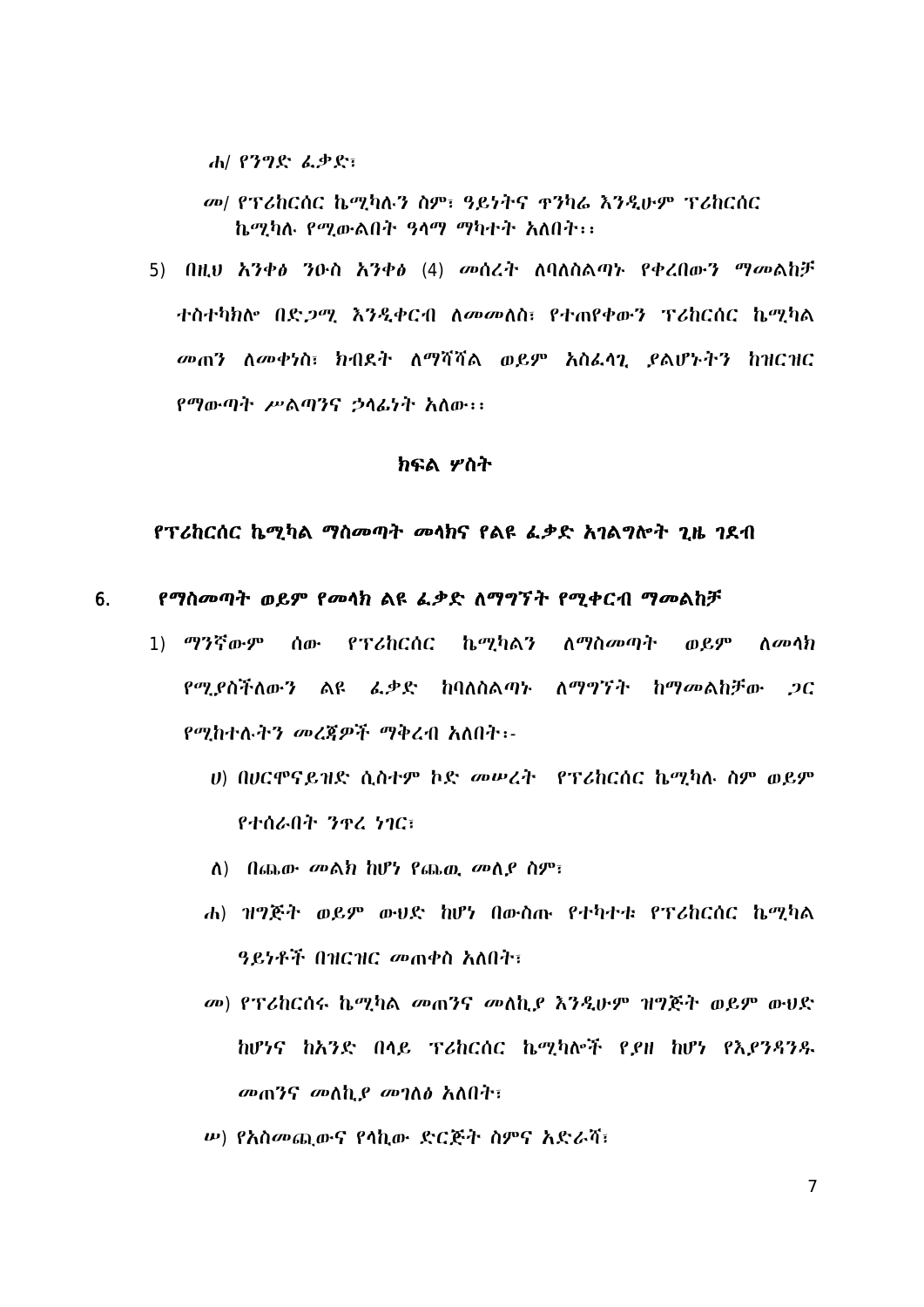- ረ) የማ33ዣ ዓይነትና ለማስተላለፊያነት የሚጠቀምበት ሀገር ካለ መጠቀስ አለበት፣
- ሰ) የፕሪከርሰር ኬሚካሉ ለምን አገልግሎት እንደሚውል መገለፅ አለበት፡፡
- ሽ) ማመልከቻው በድርጅቱ ኃሳፊ ወይም ሕጋዊ ተወካይ ተፊርሞ ማሀተም ያለው መሆን አለበት፣
- ቀ) የማኅቡት ፕሪከርሰር ኬማካሎች አይነት ከአንድ  $00<sub>0</sub>$ **ከሆኑ** በማመልከቻው ላይ መገለጽ አለበት፣
- በ) በዚህ መመሪያ እዝል 7 ከተቀመጡት ፕሪከርሰር ኬሚካሎች ውጪ ማስገባት አይቻልም፡፡
- 2) ባለስልጣኑ እንደ አግባቡ የቀረበውን ማመልከቻ ተስተካክሎ በድጋሚ እንዲቀርብ ለ*መመ*ለስ፣ የተጠየቀውን ፕሪከርሰር ኬሚካል መጠን ለመቀነስ፣ ክብደት ለማሻሻል ወይም አስፌሳጊ ያልሆኑትን ከዝርዝር የማውጣት ሥልጣንና ኃላፊነት አለው።

#### 7. የማስመጣት ወይም የመሳክ ልዩ ፌቃድ ስለመስጠት

- 1) ባለስልጣኑ በዚህ መመሪያ አንቀጽ (7) ስር የተጠቀሱትን መስፌርቶች መሟላታቸውን ሲያረጋግዋ የማስገቢያ ወይም የመሳኪያ ልዩ ፌቃድ ይሰጣል፡፡ ልዩ ፌቃዱም የሚከተሉትን መረጀዎች ይይዛል፡-
	- ሀ) የፌቃድ ቁዋር፣
	- ለ) የድርጅቱ ስምና ሙሉ አድራሻ፣
	- ሐ) የፕሪከርሰር ኬሚካሉ ስም፣ ዋንካሬ፣ ዓይነት፣ መጠንና መለኪያ፣
	- መ) ፌቃዱ የተሰጠበት ቀን፣
	- $\omega$ ) &  $\mathcal{P}$ &  $\mathcal{P}$  $\mathcal{P}$   $\mathcal{P}$  $\mathcal{Q}$  $\mathcal{P}$  $\mathcal{Q}$  $\mathcal{P}$  $\mathcal{Q}$  $\mathcal{P}$  $\mathcal{P}$  $\mathcal{P}$  $\mathcal{P}$  $\mathcal{P}$  $\mathcal{P}$  $\mathcal{P}$  $\mathcal{P}$  $\mathcal{P}$  $\mathcal{P}$  $\mathcal{P}$  $\mathcal{P}$  $\mathcal{P}$  $\mathcal{P}$  $\mathcal{P}$  $\mathcal{P}$  $\mathcal{P}$  $\$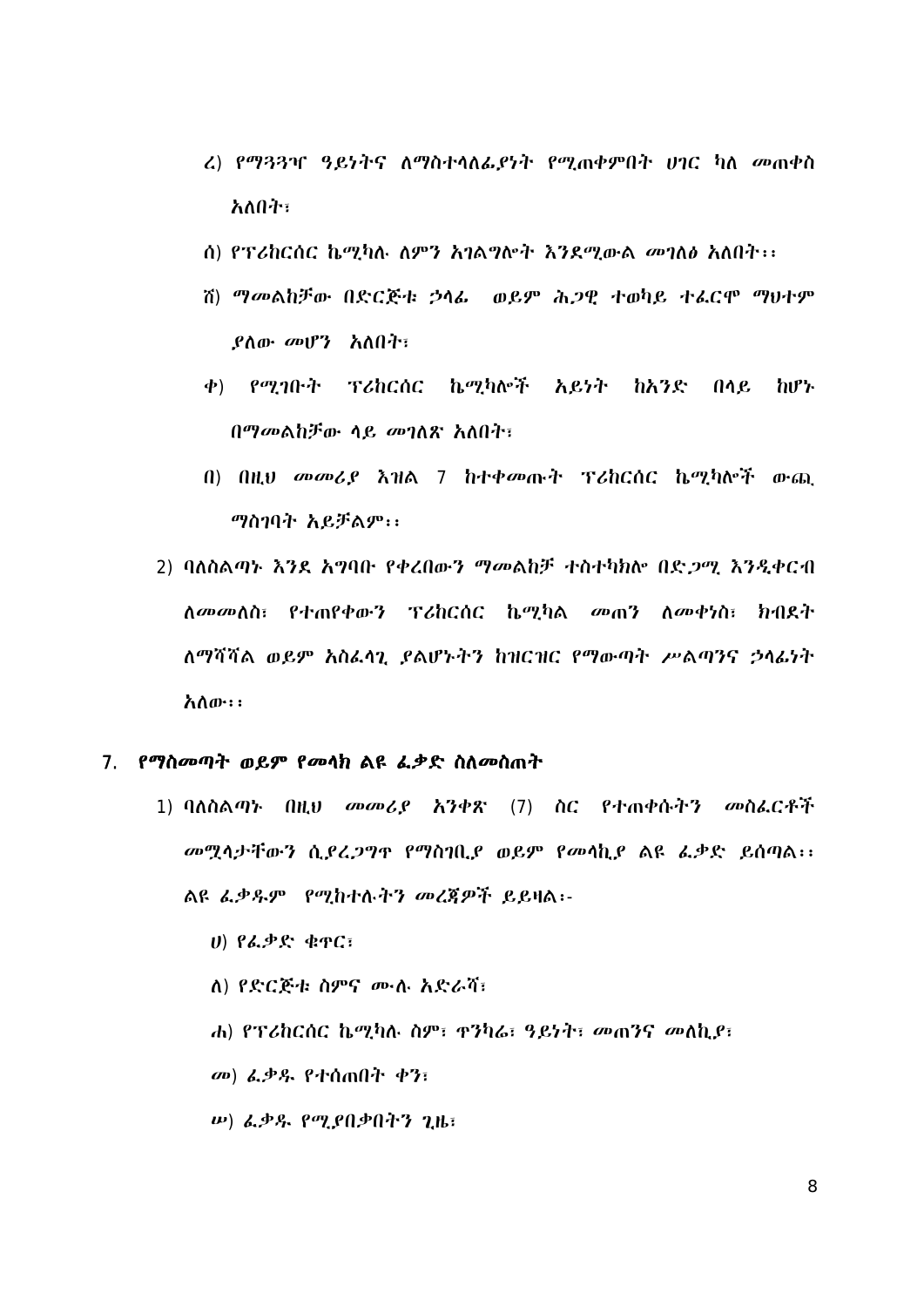$\zeta$ ) የፌቃድ ሰጪው ኃሳፊ ሙሉ ስም፣ ፊ $\zeta^a$ ዋና ማሀተም፡፡

- 2) የፕሪከርሰር ኬሚካል የማስመጣት ወይም የመሳክ ልዩ ፍቃድ ማመልከቻው በሁለት የሥራ ቀናት ውስዋ ውሳኔ ማግኘት አለበት፡፡
- 3) ባለስልጣኑ ፕሪከርሰር ኬሚካልን ከሀገር ውስዋ እንዲወጣ ልዩ ፌቃድ ሊሰዋ <u>የሚችለው ከተቀባይ ሆገር ካለው ተቆጣጣሪ አካል የማስገቢያ ፌቃድ መኖሩን</u> ሲያረጋግዋ ነው፡፡

#### 8. የማስመጣት ልዩ ፌቃድ ኮፒዎች ስርጭት

ፕሪከርሰር ኬማካል ለማስመጣት የማሰጠው ልዩ ፍቃድ በአራት ቅጀ የማዘጋጅ  $\mathbf{P}^{\mathbf{e}}$ :

- 1) ዋናው ቅጇ ለአስመጪው የሚሰዋ ሆኖ አስመጪው ቅጅውን ለሳኪው ድርጅት  $\omega$ ላክ አለበት፡፡
- 2) ባለስልጣኑ ሁለተኛውን ቅጇ ሳኪው ድርጅት ለሚገኝበት አገር ተቆጣጣሪ አካል  $P.A hA ::$
- 3) ባለስልጣኑ ሶስተኛውን ቅጀ ፕሪከርሰር ኬማካል በማገባበት የመውጫና መግቢያ በር ስማገኝ ስባለስልጣኑ ቅርንጫፍ ል/ቤት ለክትትል ይላካል::
- 4) አራተኛ ቅጇ ለባለስልጣኑ ቀሪ ይሆናል፡፡

#### 9. ስለ ልዩ ፌቃድ የአገልግሎት ጊዜ ገደብ

- 1) ፕሪከርሰር ኬሚካል ለማስመጣት ወይም ለመሳክ የሚሰዋ ልዩ ፌቃድ ኖሚያገለግለው ከተሰጠበት ቀን ጀምሮ በዘጠና ቀናት ውስዋ አንድ ጊዜ  $\Lambda$ ማስመጣት ወይም ለመሳክ ብቻ ይሆናል፡፡
- 2) የተሰጠው ልዩ ፌቃድ በተጠቀሰው የጊዜ ገደብ ውስዋ ዋቅም ላይ ሳይውል ሲቀርና ለባለስልጣኑ ሲመለስ ወይም የተሰጠው ልዩ ፌቃድ የጠፋ ከሆነ *መ*ዋፋቱን ሀ*ጋ*ዊ ከሆነ አካል መረጀ ሲቀርብ የተሰጠው ልዩ ፌቃድ ተሰርዞ በምትኩ አዲስ ልዩ ፌቃድ ለሰዋ ይችላል::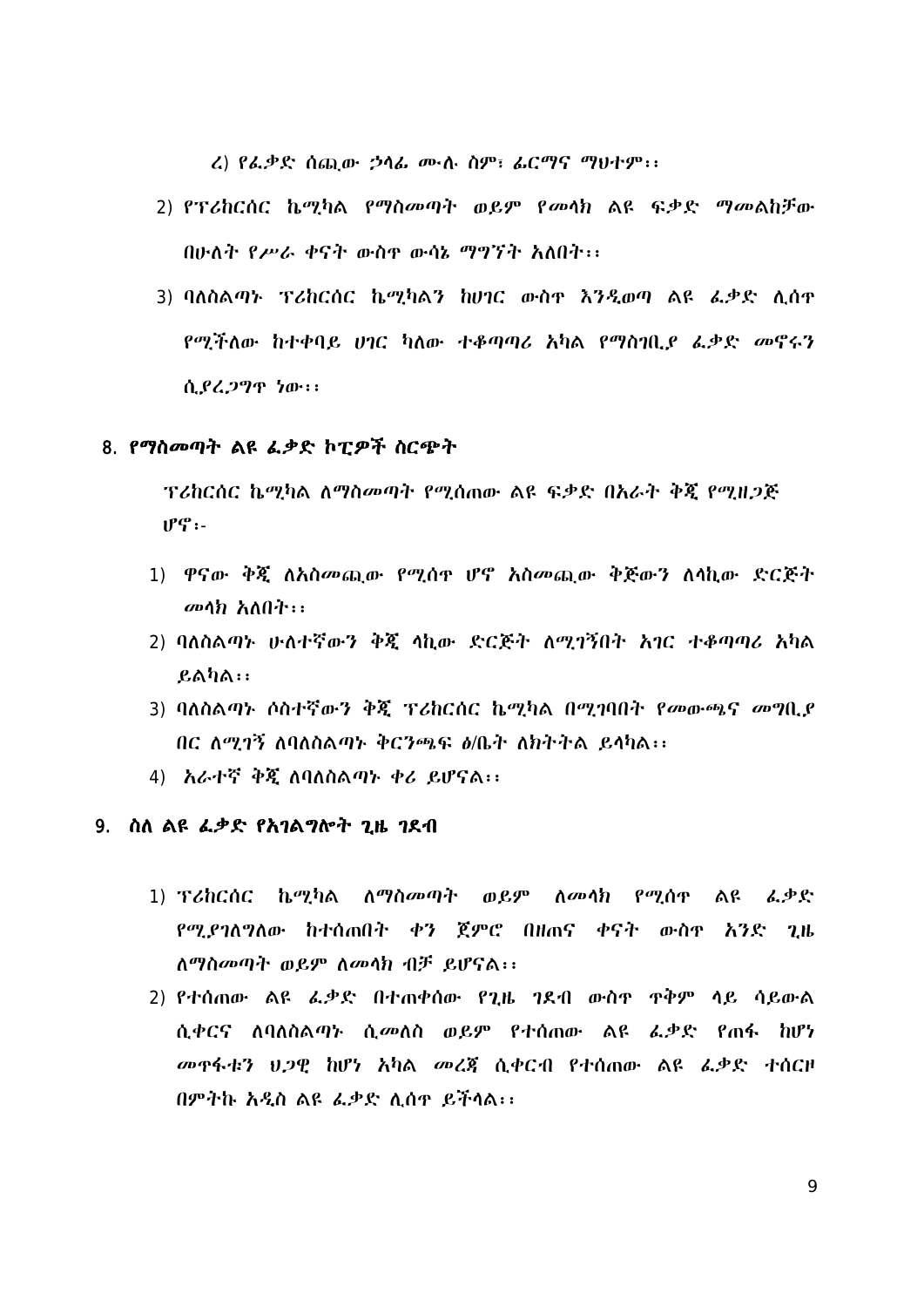#### 10. ፕሪከርሰር ኬሚካልን ከመግቢያና መውጪያ በር ስለማስለቀቅ

- 1) ማንኛውም ሰው ፕሪከርሰር ኬሚካል ወደ ሀገር ውስዋ ለማስገባት፡-*ህ/* በባለስልማኑ የተሰጠ ልዩ የማስገቢ*ያ ፌ*ቃድ፣ ለ/ ፕሪከርሰር ኬማካል የማመጣው በአየር መ33ዣ ሆኖ ለብቻው የታሸገ፧እና ሐ/ ለዚህ አሳማ ብቻ የተዘጋጀ ኢንቮይስ፣ ማሟላት አለበት፡፡
- 2) ማንኛውም ሰው ፕሪከርስር ኬማካል ወደ ሀገር ውስዋ ሲያስገባ ከተሰጠው ልዩ ፌቃድ የመጠን፣ የዋንካሬ እና የስም ለውዋ መኖር የለበትም፡፡
- 3) ማንኛውም ሰው ፕሪከርሰር ኬሚካል ከመውጫና መግቢደ በር ላይ ለማስለቀቅ የሚከተሉትን ሰነዶች ከማመልከቻው ጋር እያይዞ ማቅረብ አለበት፡-
	- $U$ ) የምዝገባ ምስክር ወረቀት ፣
	- ለ) ለእያንዳንዱ መለያ ቁዋር የተሰጠው የይዘት ምስክር ወረቀት ዋና ወይም ቅጅውን ፣
	- ሐ) የስሪት አገር ማረ*ጋ*ገጫ ሰርተፊኬት፣
	- መ) የእቃ ዝርዝር መግለጫ ሰነድ፣
	- ሥ) ቢል ኦፍ ሎዲንግ ወይም ኤርዌይ ቢል፣
	- $\langle \lambda \rangle$  ኢንቮይስ ፣ እና
	- ሰ) የቅድመ መግቢያ ፌቃድ ሰርተፊኬት።
- 4) ባለስልጣኑ በመውጫና መግቢያ በር ላይ የቀረበለትን ሰነድ ትክክለኛነት በማረጋገዋ የመልቀቂያ ፌቃድ ይሰጣል፡፡ የመልቀቂያ ፌቃድ ከፒም ስገቢዎችና የጉምሩክ ባለስልጣን እና ለአስመጪው ወይም ለሳኪው ድርጅት ይሰጣል፡፡

#### ክፍል አራት

#### ሪከርድ አያያዝ እና ሪፖርት አቀራረብ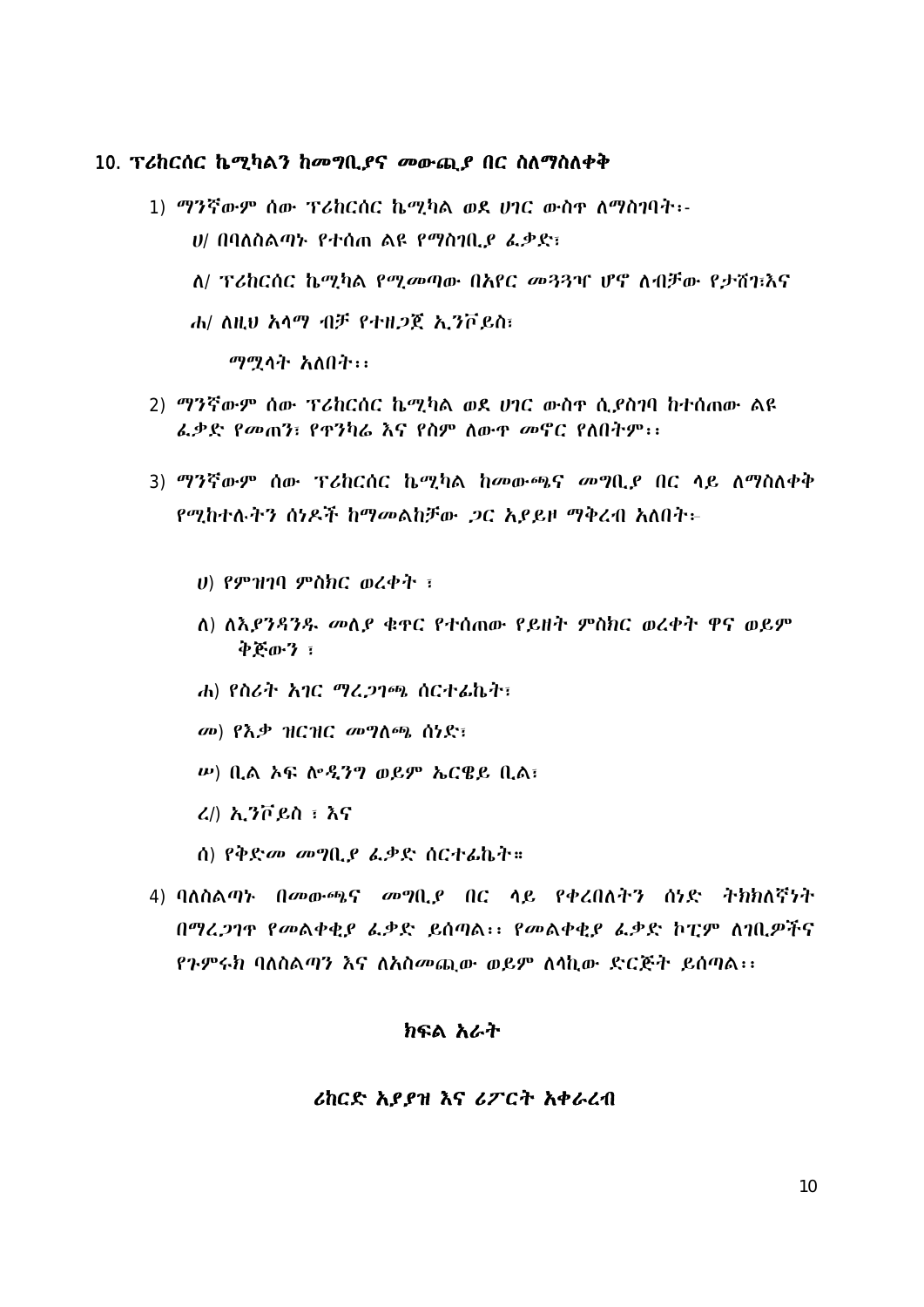#### 11. አጠቃሳይ

- 1) ማንኛውም የፕሪከርሰር ኬሚካል ያመረተ፣ ያስመጣ፣ የላከ፣ ወይም ያከፋፌስ ሰው የዕለት የሥራ ክንውን መረጃ የመያዝና ባለስልጣኑ በሚያስቀምጠው ጊዜ ሰሌዳ ሪፖርት ማቅረብ አለበት፡፡ መረጃዎችን ቢያንስ ለሁለት ዓመት መያዝ ይኖርበታል፡፡
- 2) ማንኛውም ሰው ያስገባውን ፕሪከርሰር ኬሚካል ሪፖርት ሳያደርግ ሌሳ ልዩ ፌቃድ ማግኘት አይችልም፡፡

#### 12. ስለ *መረ*ጀ አ*ያያ*ዝ

- 1) ማንኛውም የፕሪከርሰር ኬሚካል አምራች፣ አስመጪ፣ ላኪ ወይም ጅምላ አከፋፋይ ድርጅት የሚከተሉትን መረጀዎች አሟልቶ መያዝ አለበት፡-
	- U) ያስመጣውን እና የሳከውን መጠን በቅፅ PR/01/C::
	- $\Lambda$ )  $\ell$ መረተውን፣  $\ell$ ዘጋጀውን፣  $\ell$ ቀመመውን መጠን በቅፅ PR/01/F::
	- ሐ) በሀገር ውስዋ ገበይ የተሸጠ፣ የተከፋፌለ፣ ዋቅም ላይ የዋለ የፕሪከርሰር ኬማካል መጠን በቅል PR/02/C አማልቶ መያዝ አለበት፡፡
- 2) በዚህ አንቀጽ ንዑስ አንቀጽ (1) ስር የተጠቀሱት መረጃዎች ቢያንስ የሚከተሉትን መረጀዎች ማካተት አለበት፡-
	- ሀ) የንግድ ልውውጡ የተካሄደበትን ጊዜ፣
	- ለ) የተቋሙ ስምና ሙሉ አድራሻ፣
	- ሐ) የፕሪከርሰር ኬሚካሉ ስም፣ መጠን፣ ዋንካሬ፣ መለኪያ እና የዝግጅት ዓይነት ማካተት አለበት፡፡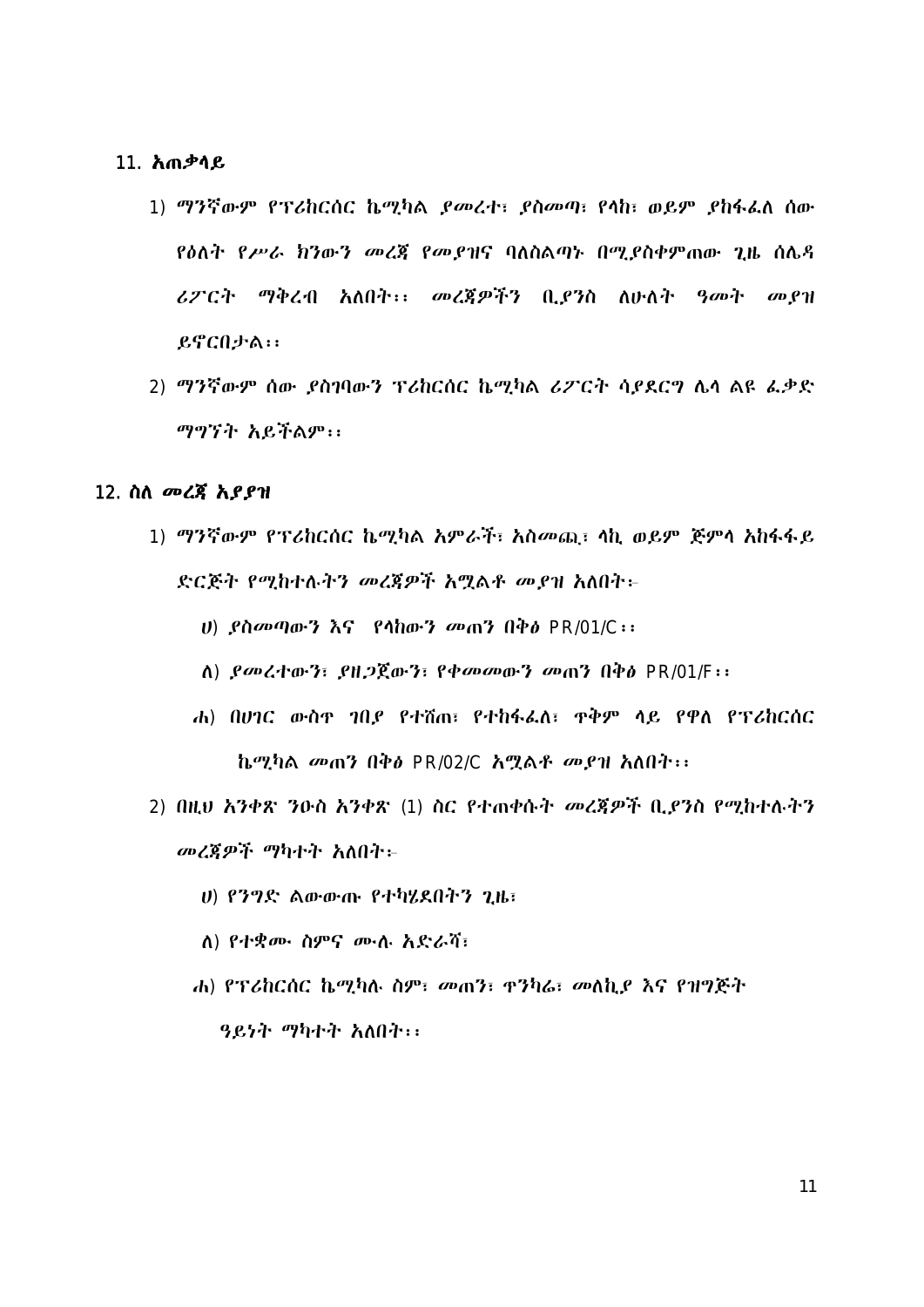#### 13. ስለ *ሪፖርት አቀራረ*ብ

- 1) ማንኛውም የፕሪከርሰር ኬሚካል አምራች፣ አስመጪ፣ ሳኪ ወይም ጅምላ አከፋፋይ ያስመጣውን፣ የሳካውን ወይም ያከፋፌለውን የፕሪክርስር ኬማካል መጠን በየሩብ አመቱ መጨረሻ ለባለስልጣኑ በቅ*ፅ* PR/01/C እና PR/02/C ሪፖርት ማድረግ አለበት፡፡
- 2) ማንኛውም የፕሪከርስር ኬማካል አምራች፣ አስመጨ ወይም ላኪ ያመረታቸውን፣ \_ያስመጣቸውን፣ \_ያከፋፌሳቸውን \_እንዲሁም \_የተጠቀመውን \_የፕሪከርሰር \_ኬሚካል መጠን በየአመቱ መጨረሻ ለባለስልጣኑ በቅ<u>ል PR/03/C ሪ</u>ፖርት ማድረግ አለበት፡፡

#### ክፍል አምስት

#### ልዩ ልዩ ድንጋጌዎች

#### 14. ስለ አያያዝ

የማንኛውም የፕሪከርሰር ኬሚካል ኢንቮይስ፣ የሪኮርድ ቅጽ እና መዛግብት ቁልፍ ባለው የብረት ሣዋን ወይም በተለየ ክፍል ውስዋ ማስቀመዋና ቁልፉም በተፌቀደለት ባለሙያ ብቻ እንዲያዝ መደረግ አለበት፡፡

#### 15. ስለ አወ*ጋገ*ድ

- $1)$  ማንኛውም ሰው የአንልግሎት ንዜ በማብቃቱ ወይም በመበላሸቱ ምክንደት ዋቅም ላይ የማይውል የፕሪከርሰር ኬማካል እንዲወገድለት አማባብ ላለው ተቆጣጣሪ አካል ማመልከት ይኖርበታል፡፡ አግባብ ሳለው ተቆጣጣሪ አካል መወገዱን በማረ ንገዋ ስለመወገዱ የምስክር ወረቀት ይሰጣል::
- 2) የዚህ አንቀፅ ንዑስ አንቀፅ (1) እንደተጠበቀ ሆኖ አወጋገዱ የመድኃኒት ቆሻሻ አስተዳደር እና አወጋገድ መመሪያ ቁዋር 2/2004 መሰረት ያሆናል::
- 3) በሕገወዋ ዝውውር፣ ምርት ወይም ገበያ ውስዋ የተገኙ ወይም የተያዙ ፕሪከርሰር ኬሚካል በባለስልጣኑ አግባብ ባለው መመሪያ መሰረት እንዲወገድ ያደርጋል፡፡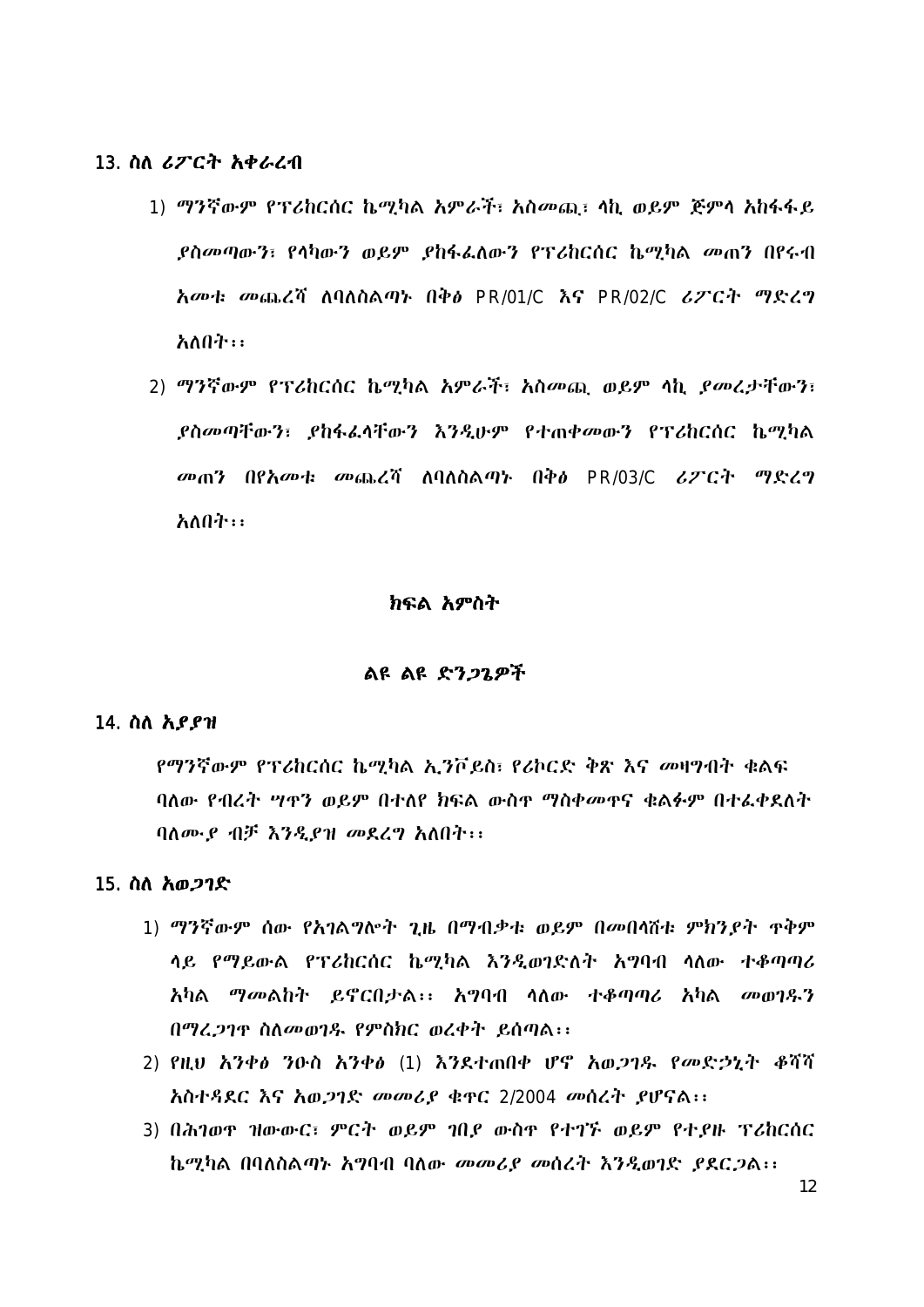#### 16. ስለ ልዩ የማስገቢያ ፌቃዱ የሚያበቃበት ጊዜ እና ማሳደስ

- 1) አንድ የፕሪከርሰር ኬሚካል ማስገቢያ ልዩ ፌቃድ ከዘጠና ቀናት በላይ ዋቅም ላይ አይውልም፡፡
- 2) ማንኛውም ድርጅት ለአንድ ጊዜ ፕሪስርሰር ኬሚካል ለማስመጣት የወሰደው ልዩ *የማስገቢያ ፌ*ቃድ በተለ*ያዩ ምክንያት ጊዜ* ካለፌበት እንደገና ለማሳደስ *መመ*ለስ አለበት፡፡

#### 17. እ*ገዳና ስረ*ዛ

ማንኛውም ስራውን በራሱ ፌቃድ ያቋረጠ፣ እንዳ ወይም ስረዛ የተጣለበት ድርጅት በእጁ ደሉ አገልግሎት ላይ መዋል የሚችሉ ፕሪከርሰር ኬሚካልን ባለስልጣኑን በማስፌቀድ ሀጋዊ ፌቃድ ሳሳቸው ድርጅቶች በተሰጠው ጊዜ ገደብ መሸዋ፣ ማከፋፌል ወይም ማስተሳለፍ አለበት፡፡

#### 18. ተፈጻሚነት የማይኖራቸው ሕጎች

ይህን መመሪያ የሚቃረን ማንኛውም መመሪያ ወይም የአሰራር ልምድ ወይም ሰርኩላር ደብዳቤ በዚህ መመሪያ ውስዋ የተመለከቱ ጉዳዮችን በሚመለከት ተፈጸማ*ነ*ት አይኖረውም፡፡

#### 19 መመሪያው የሚፀናበት ጊዜ

 $.$ ይህ መመሪያ ከሕዳር 1 2006 ቀን ጀምሮ ተፊፃሚ ይሆናል፡፡

#### የሁሉ ደንቀው የኢትዮጵያ የምግብ የመድኃኒትና ጤና ክብካቤ አስተዳደርና ቁጥጥር ባለስልጣን ዋና ዳይሬክተር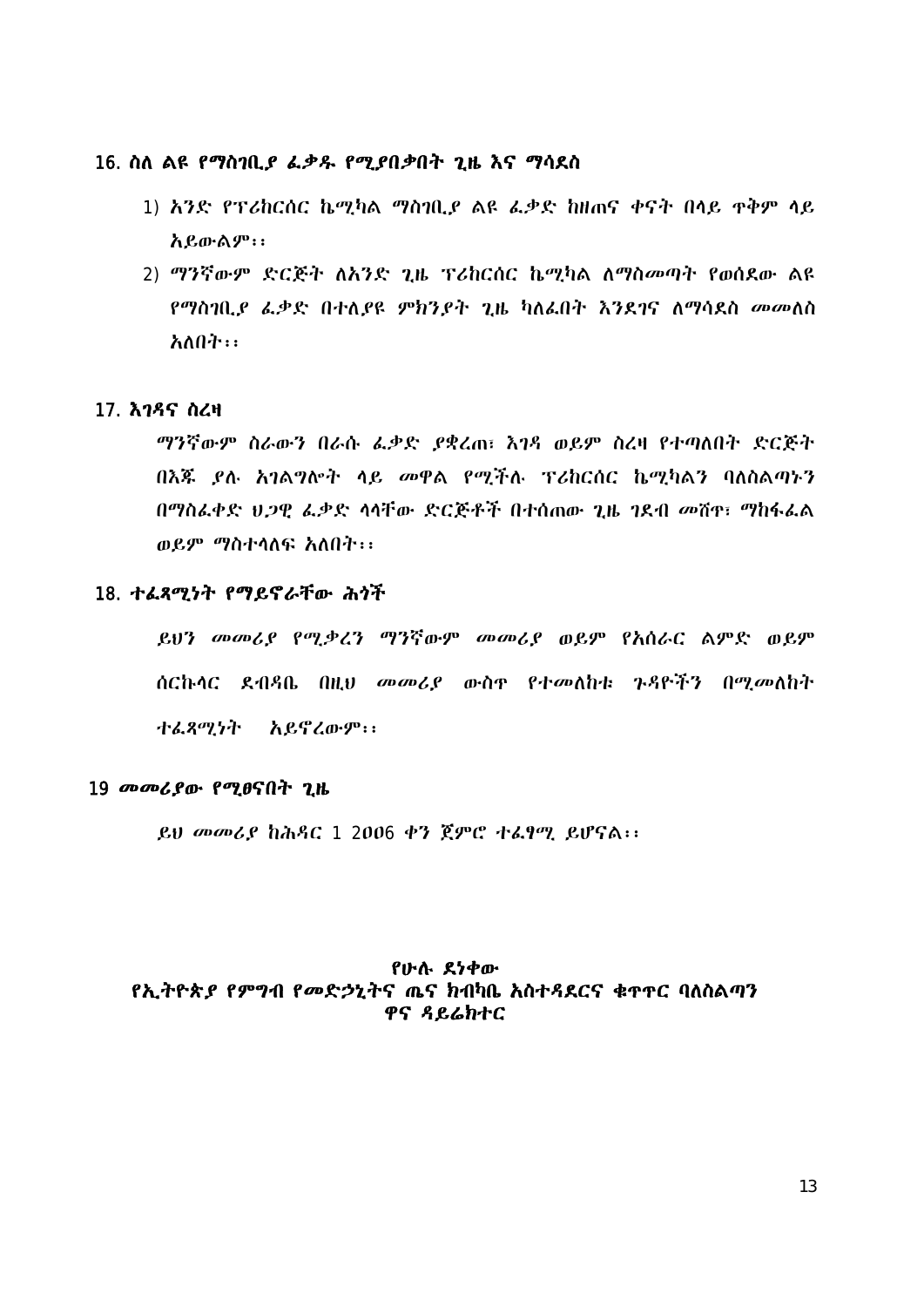Form PR/01/c

Quarterly Statistics of imports Precursor chemicals

Name of Reporting Organization \_\_\_\_\_\_\_\_\_\_\_\_\_\_\_\_\_\_\_\_\_\_\_\_\_\_\_\_

Address: Region \_\_\_\_\_\_\_\_\_\_\_\_\_\_\_\_\_\_\_ City/Town \_\_\_\_\_\_\_\_\_\_\_\_\_\_\_\_\_\_\_\_\_\_\_\_\_\_\_\_\_\_\_\_\_\_

P.O. Box \_\_\_\_\_\_\_\_\_\_\_\_\_\_ Tel. \_\_\_\_\_\_\_\_\_\_\_\_\_\_\_\_\_\_\_\_\_

These statistics relates to the quarter of the calendar year \_\_\_\_\_\_\_\_\_\_\_\_\_\_\_\_\_\_\_

|          |                        |                |          |                                          |                  | Quantity                   | <b>Stock</b>                       |                         |        |
|----------|------------------------|----------------|----------|------------------------------------------|------------------|----------------------------|------------------------------------|-------------------------|--------|
| Ser. No. | precursor<br>chemicals | Form<br>Dosage | Strength | At the<br>beginning<br>of the<br>quarter | Manufa<br>ctured | Distribute<br>$\mathsf{d}$ | at the<br>end of<br>the<br>quarter | Import<br>permit<br>no. | Remark |
|          |                        |                |          |                                          |                  |                            |                                    |                         |        |
|          |                        |                |          |                                          |                  |                            |                                    |                         |        |
|          |                        |                |          |                                          |                  |                            |                                    |                         |        |
|          |                        |                |          |                                          |                  |                            |                                    |                         |        |
|          |                        |                |          |                                          |                  |                            |                                    |                         |        |
|          |                        |                |          |                                          |                  |                            |                                    |                         |        |
|          |                        |                |          |                                          |                  |                            |                                    |                         |        |
|          |                        |                |          |                                          |                  |                            |                                    |                         |        |
|          |                        |                |          |                                          |                  |                            |                                    |                         |        |
|          |                        |                |          |                                          |                  |                            |                                    |                         |        |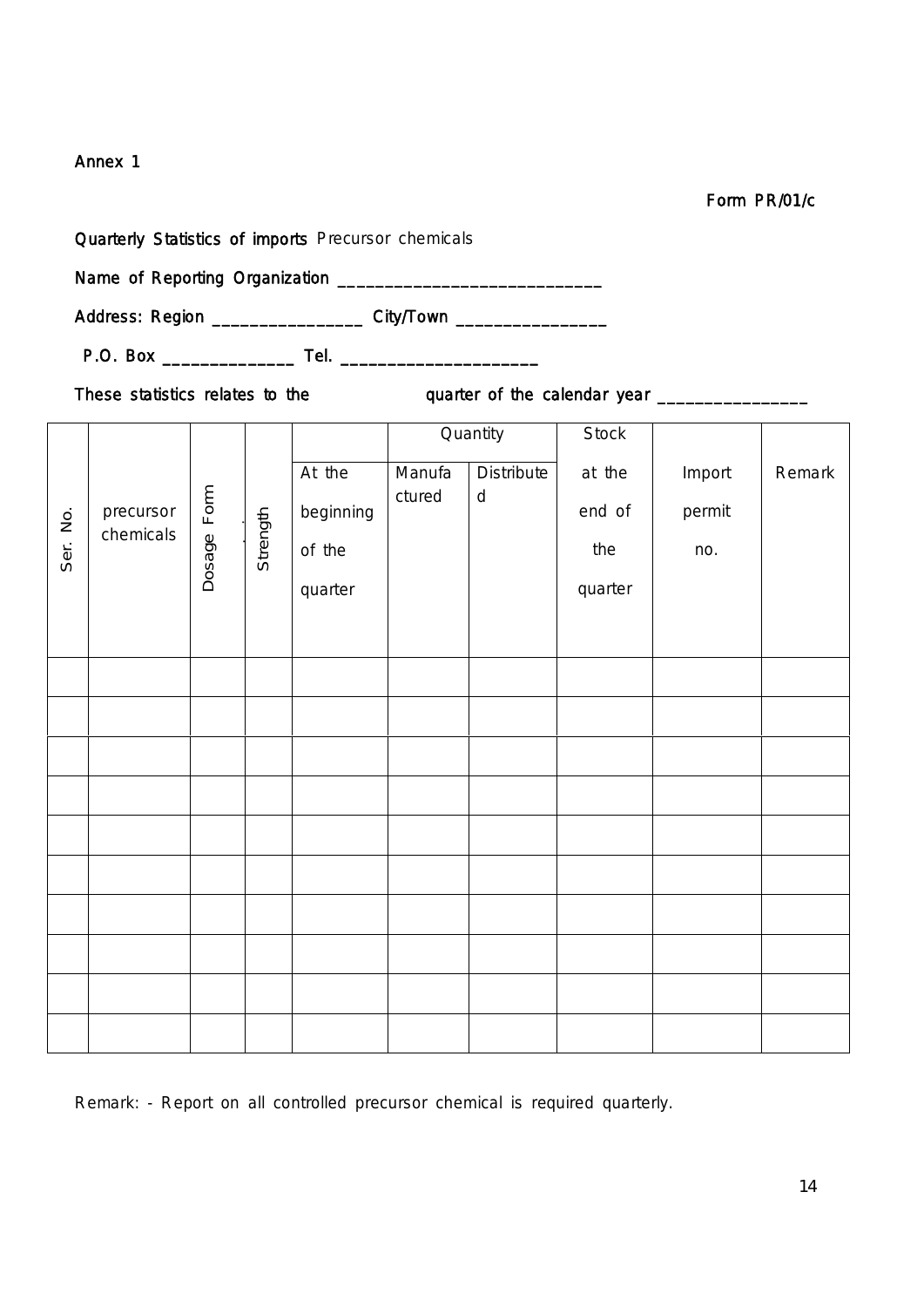Form PR/01/F

Quarterly Statistics of manufactured Precursor chemicals

Name of Reporting Organization \_\_\_\_\_\_\_\_\_\_\_\_\_\_\_\_\_\_\_\_\_\_\_\_\_\_\_\_

Address: Region \_\_\_\_\_\_\_\_\_\_\_\_\_\_\_\_\_\_\_ City/Town \_\_\_\_\_\_\_\_\_\_\_\_\_\_\_\_\_\_\_\_\_\_\_\_\_\_\_\_\_\_\_\_\_\_

P.O. Box \_\_\_\_\_\_\_\_\_\_\_\_\_\_ Tel. \_\_\_\_\_\_\_\_\_\_\_\_\_\_\_\_\_\_\_\_\_

These statistics relates to the quarter of the calendar year \_\_\_\_\_\_\_\_\_\_\_\_\_\_\_\_\_\_\_

|          |                                      |             |          |          | Unit |                                                             |                          | Quantity                       | Stock                              |                         |            |
|----------|--------------------------------------|-------------|----------|----------|------|-------------------------------------------------------------|--------------------------|--------------------------------|------------------------------------|-------------------------|------------|
| Ser. No. | precursor<br>chemical<br>$\mathsf S$ | Dosage Form | material | Strength |      | At the<br>beginnin<br>$\boldsymbol{g}$<br>of the<br>quarter | Manufacture<br>${\sf d}$ | <b>Distribute</b><br>${\sf d}$ | at the<br>end of<br>the<br>quarter | Import<br>permit<br>no. | Rem<br>ark |
|          |                                      |             |          |          |      |                                                             |                          |                                |                                    |                         |            |
|          |                                      |             |          |          |      |                                                             |                          |                                |                                    |                         |            |
|          |                                      |             |          |          |      |                                                             |                          |                                |                                    |                         |            |
|          |                                      |             |          |          |      |                                                             |                          |                                |                                    |                         |            |
|          |                                      |             |          |          |      |                                                             |                          |                                |                                    |                         |            |
|          |                                      |             |          |          |      |                                                             |                          |                                |                                    |                         |            |
|          |                                      |             |          |          |      |                                                             |                          |                                |                                    |                         |            |
|          |                                      |             |          |          |      |                                                             |                          |                                |                                    |                         |            |
|          |                                      |             |          |          |      |                                                             |                          |                                |                                    |                         |            |
|          |                                      |             |          |          |      |                                                             |                          |                                |                                    |                         |            |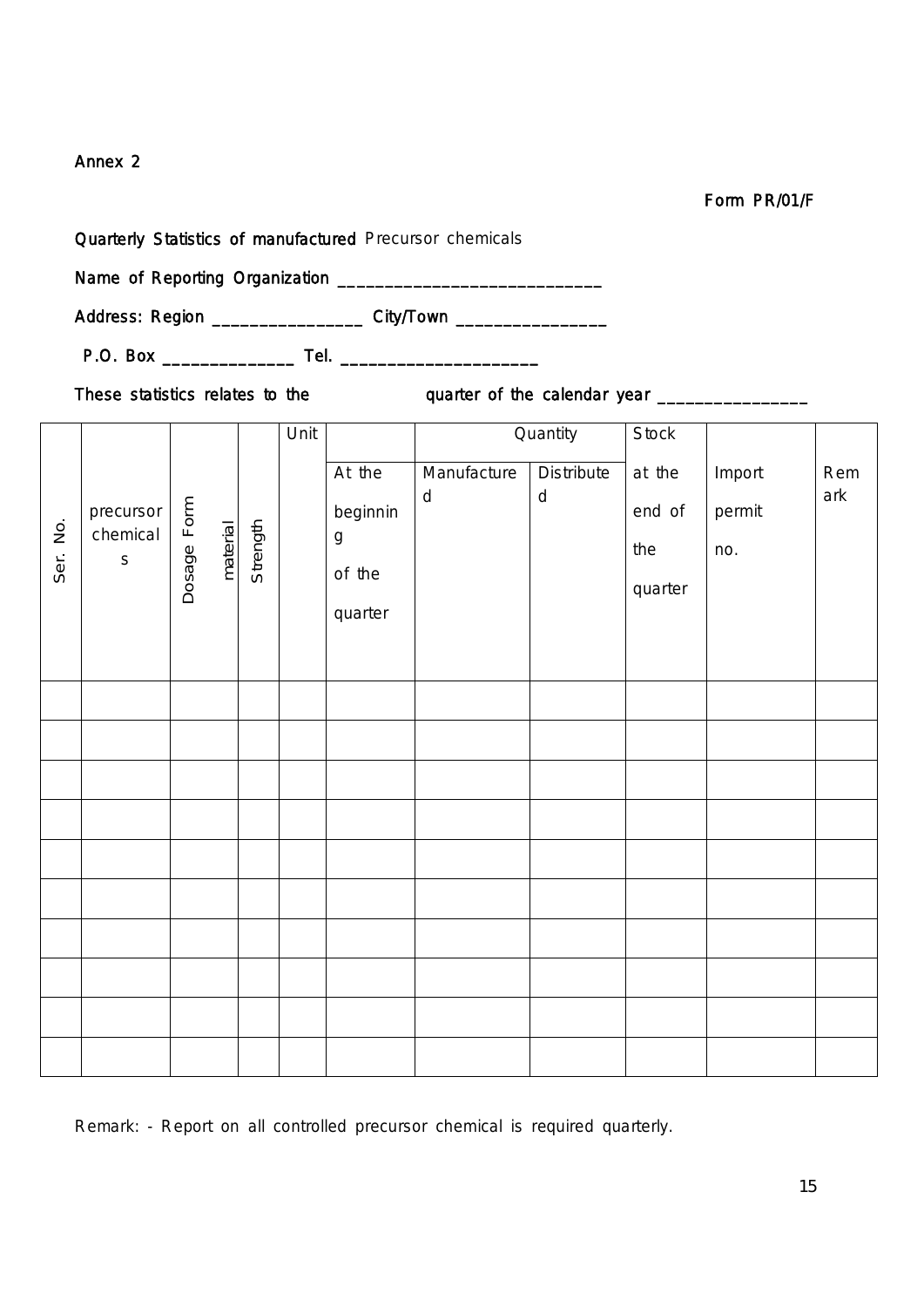#### Form PR/02/c

Quarterly Statistics distributed/consumed of Precursor chemicals

Name of Reporting Organization \_\_\_\_\_\_\_\_\_\_\_\_\_\_\_\_\_\_\_\_\_\_\_\_\_\_\_\_

Address: Region \_\_\_\_\_\_\_\_\_\_\_\_\_\_\_\_\_\_\_ City/Town \_\_\_\_\_\_\_\_\_\_\_\_\_\_\_\_\_

P.O. Box \_\_\_\_\_\_\_\_\_\_\_\_\_\_ Tel. \_\_\_\_\_\_\_\_\_\_\_\_\_\_\_\_\_\_\_\_\_

These statistics relates to the calendar year

| Ser. No. | precursor<br>chemicals | Dosage Form | Strength | Date of<br>issue | Issued<br>$\mathop{\sf or}\nolimits$<br>Consum<br>ed by | Unit of<br>issue | Quantity<br>Issued<br>Consumed | Issuing<br>transfer<br>voucher<br>No. | Remark |
|----------|------------------------|-------------|----------|------------------|---------------------------------------------------------|------------------|--------------------------------|---------------------------------------|--------|
|          |                        |             |          |                  |                                                         |                  |                                |                                       |        |
|          |                        |             |          |                  |                                                         |                  |                                |                                       |        |
|          |                        |             |          |                  |                                                         |                  |                                |                                       |        |
|          |                        |             |          |                  |                                                         |                  |                                |                                       |        |
|          |                        |             |          |                  |                                                         |                  |                                |                                       |        |
|          |                        |             |          |                  |                                                         |                  |                                |                                       |        |
|          |                        |             |          |                  |                                                         |                  |                                |                                       |        |
|          |                        |             |          |                  |                                                         |                  |                                |                                       |        |
|          |                        |             |          |                  |                                                         |                  |                                |                                       |        |
|          |                        |             |          |                  |                                                         |                  |                                |                                       |        |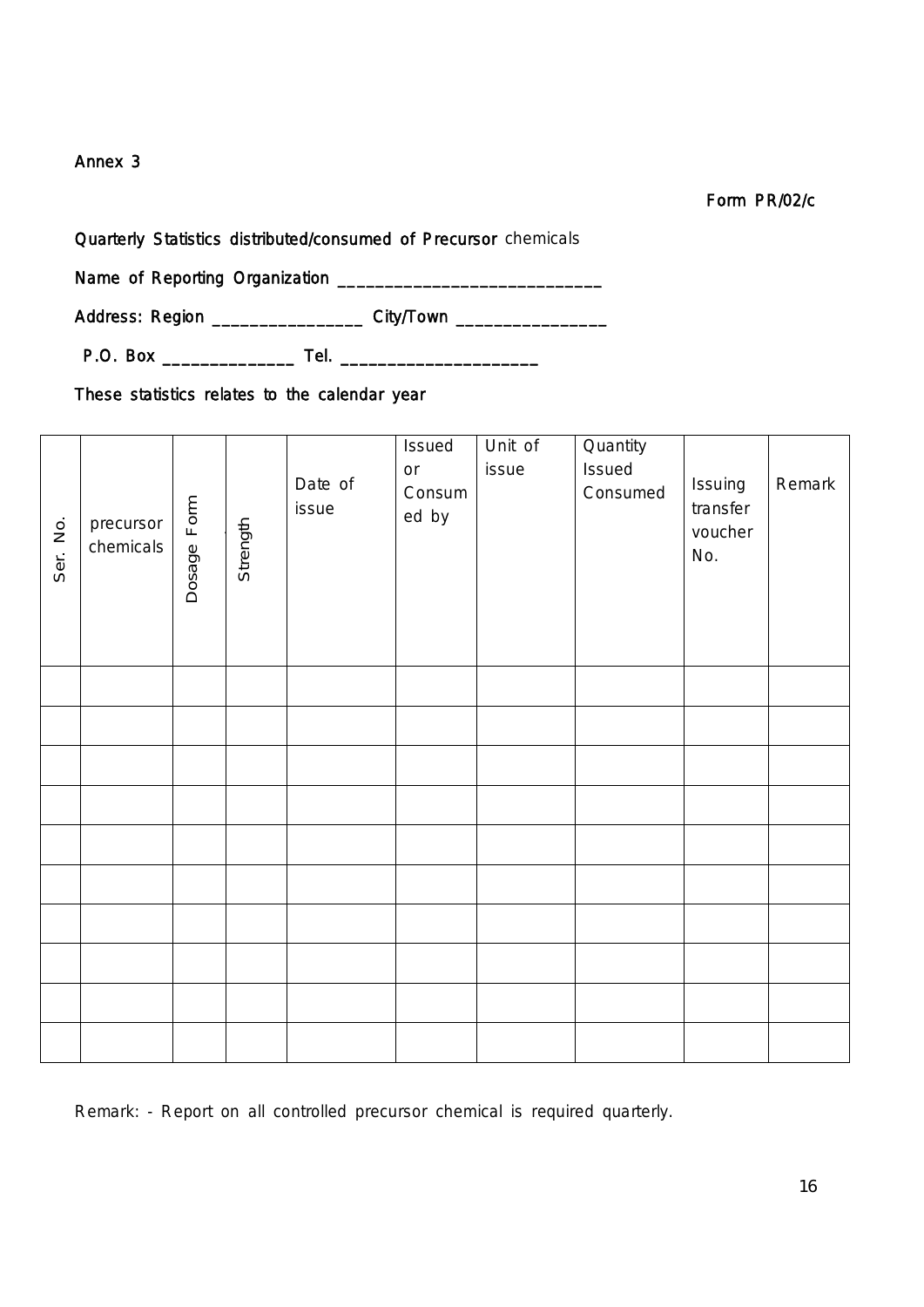Form PR/01/c

### Annual Statistics of Precursor chemicals

Name of Reporting Organization \_\_\_\_\_\_\_\_\_\_\_\_\_\_\_\_\_\_\_\_\_\_\_\_\_\_\_\_

Address: Region \_\_\_\_\_\_\_\_\_\_\_\_\_\_\_\_\_\_\_ City/Town \_\_\_\_\_\_\_\_\_\_\_\_\_\_\_\_\_\_\_\_\_\_\_\_\_\_\_\_\_\_\_\_\_\_

P.O. Box \_\_\_\_\_\_\_\_\_\_\_\_\_\_ Tel. \_\_\_\_\_\_\_\_\_\_\_\_\_\_\_\_\_\_\_\_\_

These statistics relates to the quarter of the calendar year \_\_\_\_\_\_\_\_\_\_\_\_\_\_\_\_\_\_\_

| Ser. No. | precur<br>sor<br>chemi<br>cals | Dosage Form | Strength | Balance at the<br>beginning<br>of the<br>year | Quantity<br>Importe<br>$\mathsf{d}$ | Locally<br>purchase<br>$\sf d$ | Consumptio<br>n During<br>the Year | Balance at<br>the end of<br>the year | Remar<br>$\sf k$ |
|----------|--------------------------------|-------------|----------|-----------------------------------------------|-------------------------------------|--------------------------------|------------------------------------|--------------------------------------|------------------|
|          |                                |             |          |                                               |                                     |                                |                                    |                                      |                  |
|          |                                |             |          |                                               |                                     |                                |                                    |                                      |                  |
|          |                                |             |          |                                               |                                     |                                |                                    |                                      |                  |
|          |                                |             |          |                                               |                                     |                                |                                    |                                      |                  |
|          |                                |             |          |                                               |                                     |                                |                                    |                                      |                  |
|          |                                |             |          |                                               |                                     |                                |                                    |                                      |                  |
|          |                                |             |          |                                               |                                     |                                |                                    |                                      |                  |
|          |                                |             |          |                                               |                                     |                                |                                    |                                      |                  |
|          |                                |             |          |                                               |                                     |                                |                                    |                                      |                  |
|          |                                |             |          |                                               |                                     |                                |                                    |                                      |                  |